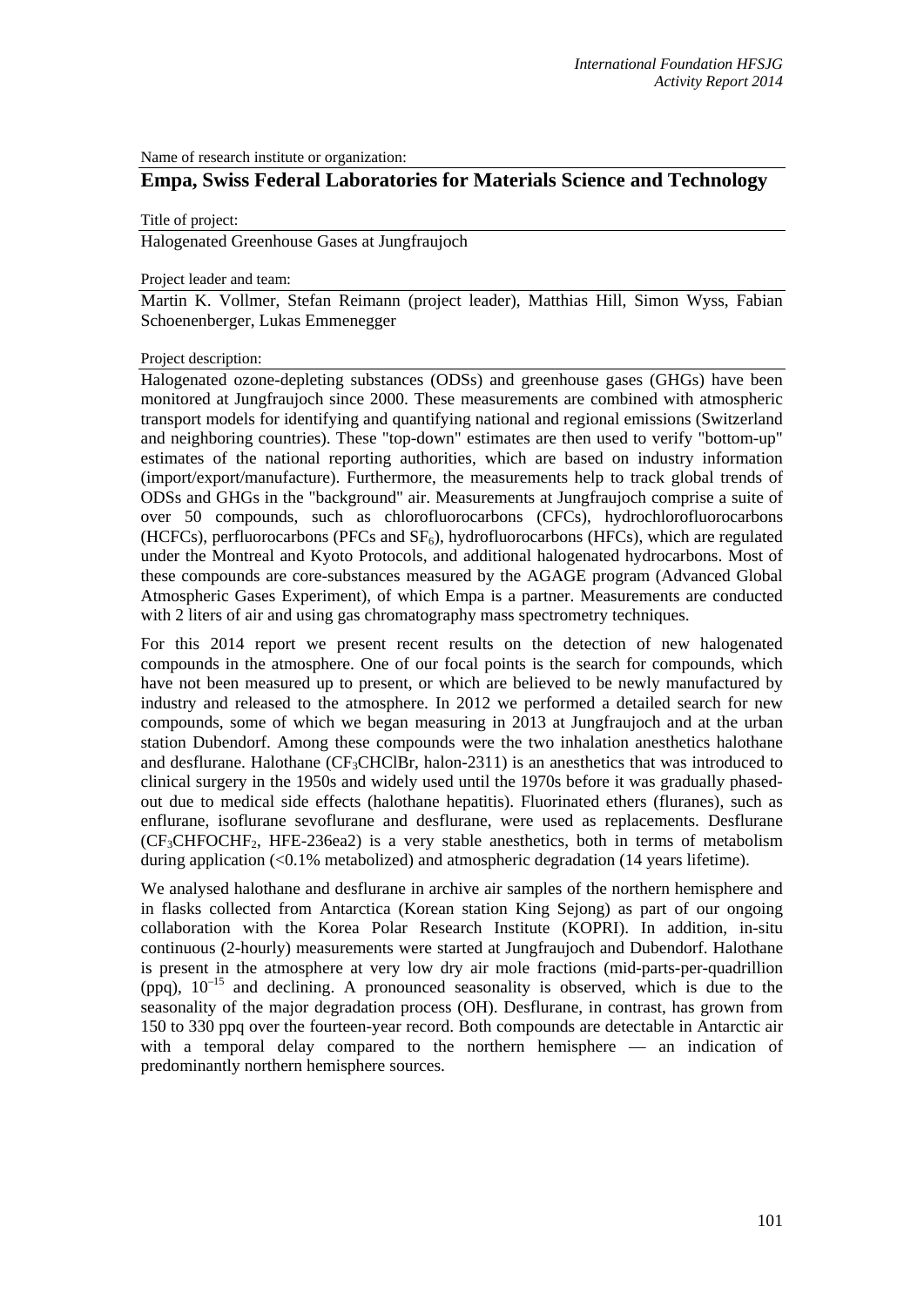

*Figure 1. The inhalation anesthetics halothane (CF<sub>3</sub>CHClBr, halon-2311) and desflurane (CF3CHFOCHF2, HFE-236ea2) in air samples from the northern and southern hemisphere. Halothane has been phased out from usage in most countries while desflurane is one of the widely used replacement anesthetics. As a consequence of this consumption pattern, halothane (atmospheric lifetime ~1 year) is declining in the atmosphere while desflurane (lifetime 14 years) has been steadily increasing since 2000 (oldest samples measured). Adopted from Vollmer et al., 2015 (GRL, in review).*

The observations were simulated using the AGAGE (Advanced Global Atmospheric Gases Experiment) 12-box two-dimensional model of transport and chemistry. This model was combined with the observation to estimate emissions using a Bayesian methodology. Because of its comparably large Greenhouse Warming Potential, desflurane is the dominant of the two compounds in terms of  $CO_2$ -equivalent emissions and has increased to  $\sim$ 2.5 mio t  $CO_2$ -eq globally. While these emissions are relatively small compared to those caused by other human activities, it adds to the basket of the many anthropogenic halogenated compounds and raises the question of potential alternative anesthetics with less climate impact.

Key words:

Halogenated ozone-depletion substances (ODS), greenhouse gases (GHG), F-gases, hydrofluorocarbons (HFCs)

Internet data bases:

http://empa.ch/abt503 http://agage.eas.gatech.edu

Collaborating partners/networks:

Bundesamt für Umwelt (BAFU) / Federal Office for the Environment (FOEN) Global Atmosphere Watch (GAW), World Meteorological Organization (WMO) Advanced Global Atmospheric Gases Experiment (AGAGE) InGOS – Integrated non-CO<sub>2</sub> Greenhouse gas Observing System ACTRIS – Aerosol, Clouds, and Trace Gases Research Network Korea Polar Research Institute (KOPRI) University of Bristol, UK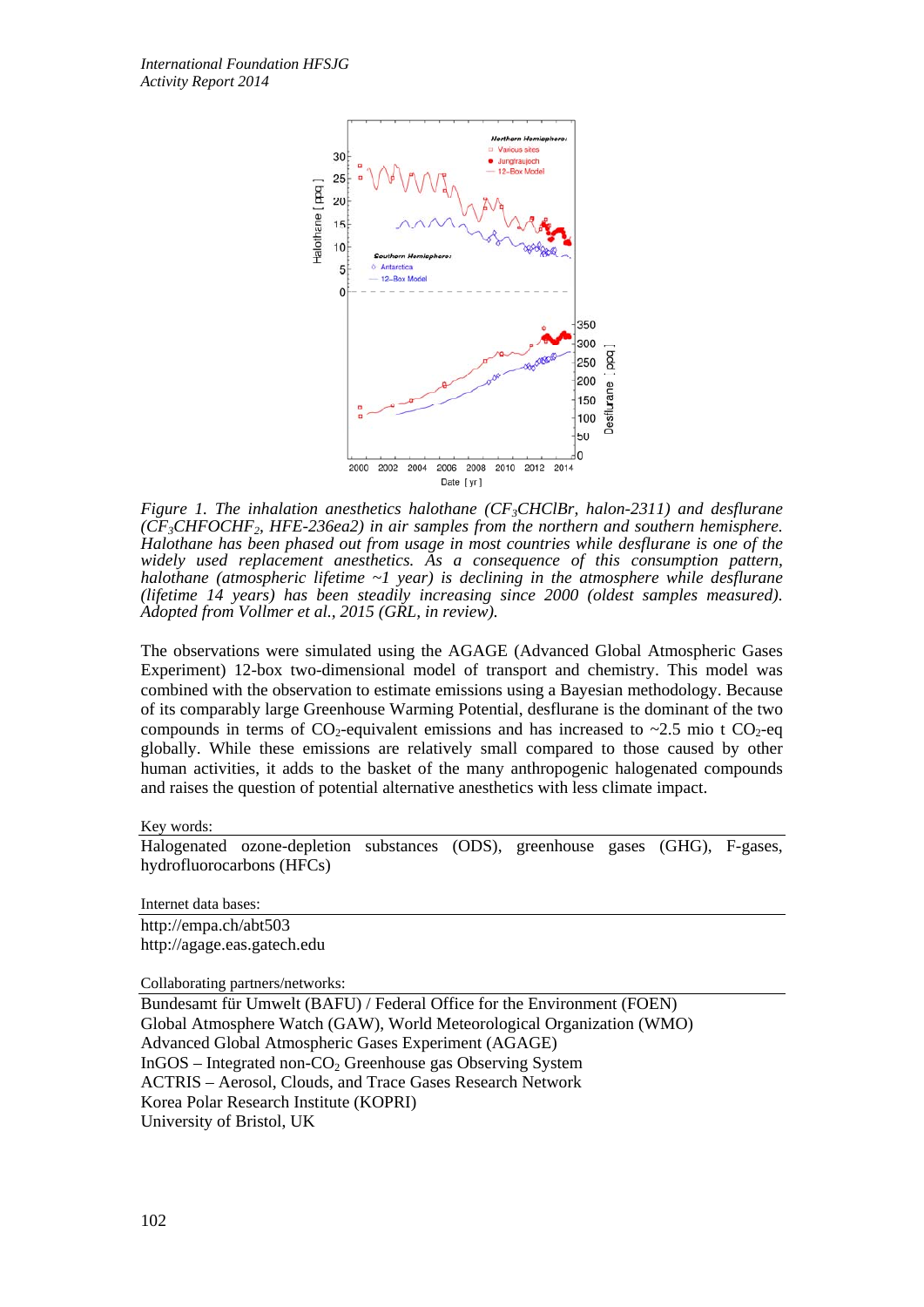Scientific publications and public outreach 2014:

### **Refereed journal articles and their internet access**

Arnold, T., D.J. Ivy, C.M. Harth, M.K. Vollmer, J. Mühle, P.K. Salameh, L.P. Steele, P.B. Krummel, R.H.J. Wang, D. Young, C.R. Lunder, O. Hermansen, T-S. Rhee, M. Rigby, J. Kim, S. Reimann, S. O'Doherty, P.J. Fraser, P.G. Simmonds, R.G. Prinn, and R.F. Weiss, HFC-43-10mee atmospheric abundances and global emission estimates, Geophys. Res. Lett., **41**, 6, 2228–2235, doi: 10.1002/2013GL059143, 2014. http://onlinelibrary.wiley.com/doi/10.1002/2013GL059143/pdf

Bader, W., T. Stavrakou, J.-F. Muller, S. Reimann, C.D. Boone, O. Flock, B. Bovy, B. Franco, B. Lejeune, C. Servais, and E. Mahieu, Long-term evolution and seasonal modulation of methanol above Jungfraujoch (47°N, 8.0°E): Optimisation of the retrieval strategy comparison with simulations and observations, Atmos. Meas. Tech., **7**, 3861–3872, doi: 10.5194/amt-7-3861-2014, 2014.

http://hdl.handle.net/2268/168055

Hall, B. D., A. Engel, J. Muhle, J. W. Elins, F. Artuso, E. Atlas, M. Aydin, D. Blake, E.-G. Brunke, S. Chiavarini, P. J. Fraser, J. Happell, P. B. Krummel, I. Levin, M. Loewenstein, M. Maione, S. A. Montzka, S. O'Dohery, S. Reimann, G. Rhoderick, E. S. Saltzman, H. E. Scheel, L. P. Steele, M. K. Vollmer, R. F. Weiss, D. Worthy, and Y. Yokouchi, Results from the International Halocarbon in Air Comparison Experiment (IHALACE), Atmospheric Measurement Techniques, **7**, 469–490, doi: 10.5194/amt-7-469-2014, 2014. http://www.atmos-meas-tech.net/7/469/2014/amt-7-469-2014.html

Liang, Q., P.A. Newman, J.S. Daniel, S. Reimann, B. Hall, G. Dutton, and L.J.M. Kuijpers, Constraining the carbon tetrachloride (CCl4) budget using its global trend and inter-hemispheric gradient, Geophys. Res. Lett., **41**, 14, 5307–5315, doi: 10.1002/2014GL060754, 2014.

http://onlinelibrary.wiley.com/doi/10.1002/2014GL060754/pdf

Mahieu, E., R. Zander, G. C. Toon, M. K. Vollmer, S. Reimann, J. Muhle, W. Bader, B. Bovy, B. Lejeune, S. Servais, P. Demoulin, G. Roland, P. F. Bernath, C. D. Boone, K. A. Walker, and P. Duchatelet, Spectrometric monitoring of atmospheric carbon tetrafluoride (CF4) above the Jungfraujoch station since 1989: evidence of continued increase but at a slowing rate, Atmospheric Measurement Techniques, **7**, 333–344, doi: 10.5194/amt-7- 333-2014, 2014.

http://hdl.handle.net/2268/154767

Maione, M., F. Graziosi, I. Arduini, F. Furlani, U. Giostra, D.R. Blake, P. Bonasoni, X. Fang, S.A. Montzka, S. O'Doherty, S. Reimann, A. Stohl, and M.K. Vollmer, Estimates of European emissions of methyl chloroform using a Bayesian inversion method, Atmos. Chem. Phys., **14**, 9755-9770, doi: 10.5194/acp-14-9755-2014, 2014. http://www.atmos-chem-phys.net/14/9755/2014/acp-14-9755-2014.html

O'Doherty, S., M. Rigby, J. Mühle, D.J. Ivy, B.R. Miller, D. Young, P.G. Simmonds, S. Reimann, M.K. Vollmer, P.B. Krummel, P.J. Fraser, L.P. Steele, B. Dunse, P.K. Salameh, C.M. Harth, T. Arnold, R.F. Weiss, J. Kim, S. Park, S. Li, C. Lunder, O. Hermansen, N. Schmidbauer, L.X. Zhou, B. Yao, R.H.J. Wang, A.J. Manning, and R. G. Prinn, Global emissions of HFC-143a (CH3CF3) and HFC-32 (CH2F2) from in situ and air archive atmospheric observations, Atmos. Chem. Phys., **14**, 9249-9258, doi: 10.5194/acp-14-9249-2014, 2014. http://www.atmos-chem-phys.net/14/9249/2014/acp-14-9249-2014.html

#### **Conference papers**

Reimann, S., Non-CO2 greenhouse gas measurements for trend analysis and international protocols, Spawning the Atmosphere Measurements Workshop, Bern, Switzerland, January 22-23, 2014.

Reimann, S., Ground-based Networks for Measuring Ozone- and Climate-Related Trace Gases, Ozone research Management meeting, WMO, Geneva, Switzerland, May, 2014.

Reimann, S., Real-World Verification of Methyl Bromide (CH3Br) Phase-Out in Europe and its partial replacement with sulfuryl fluoride  $(SO<sub>2</sub>F<sub>2</sub>)$ , AGU Fall meeting, San Francisco, USA, December, 2014.

Schoenenberger, F., HCFC-31: A new kid in town...,  $49<sup>th</sup>$  Meeting AGAGE Scientists and Cooperating Networks, Ascona, Switzerland, April 26 – May 2, 2014.

Vollmer, M., Modern Inhalation Anesthetics in the Global Atmosphere, 49<sup>th</sup> Meeting AGAGE Scientists and Cooperating Networks, Ascona, Switzerland, April 26 – May 2, 2014.

Vollmer, M., First Observations of  $4<sup>th</sup>$  generation synthetic halocarbons in the atmosphere: HFC-1234yf  $(CH_3CF=CH_2)$ , HFC-1234ze(E) (trans-CF<sub>3</sub>CH=CHF), and HCFC-1233zd(E) (trans-CF<sub>3</sub>CH=CHCl), 50<sup>th</sup> Meeting AGAGE Scientists and Cooperating Networks, La Jolla, California, USA, December 8 – 13, 2014.

Vollmer, M., Observations of Greenhouse Gases from Jungfraujoch, Switzerland, Symposium on Atmospheric Chemistry and Physics, Steamboat Springs, Colorado, USA, August 11 – 15, 2014.

Vollmer, M., Modern Inhalation Anesthetics — Potent Greenhouse Gases in the Global Atmosphere, Non-CO<sub>2</sub> Greenhouse Gases Conference 7, Amsterdam, The Netherlands, November 5 – 7, 2014.

#### **Data books and reports**

Carpenter, L. J. and S. Reimann (Lead Authors), J. B. Burkholder, C. Clerbaux, B. D. Hall, R. Hossaini, J. C. Laube, S. A. Yvon-Lewis, Ozone-Depleting Substances (ODSs) and Other Gases of Interest to the Montreal Protocol, Chapter 1 in Scientific Assessment of Ozone Depletion: 2014, Global Ozone Research and Monitoring Project — Report No. 55, World Meteorological Organization, Geneva, Switzerland, 2014.